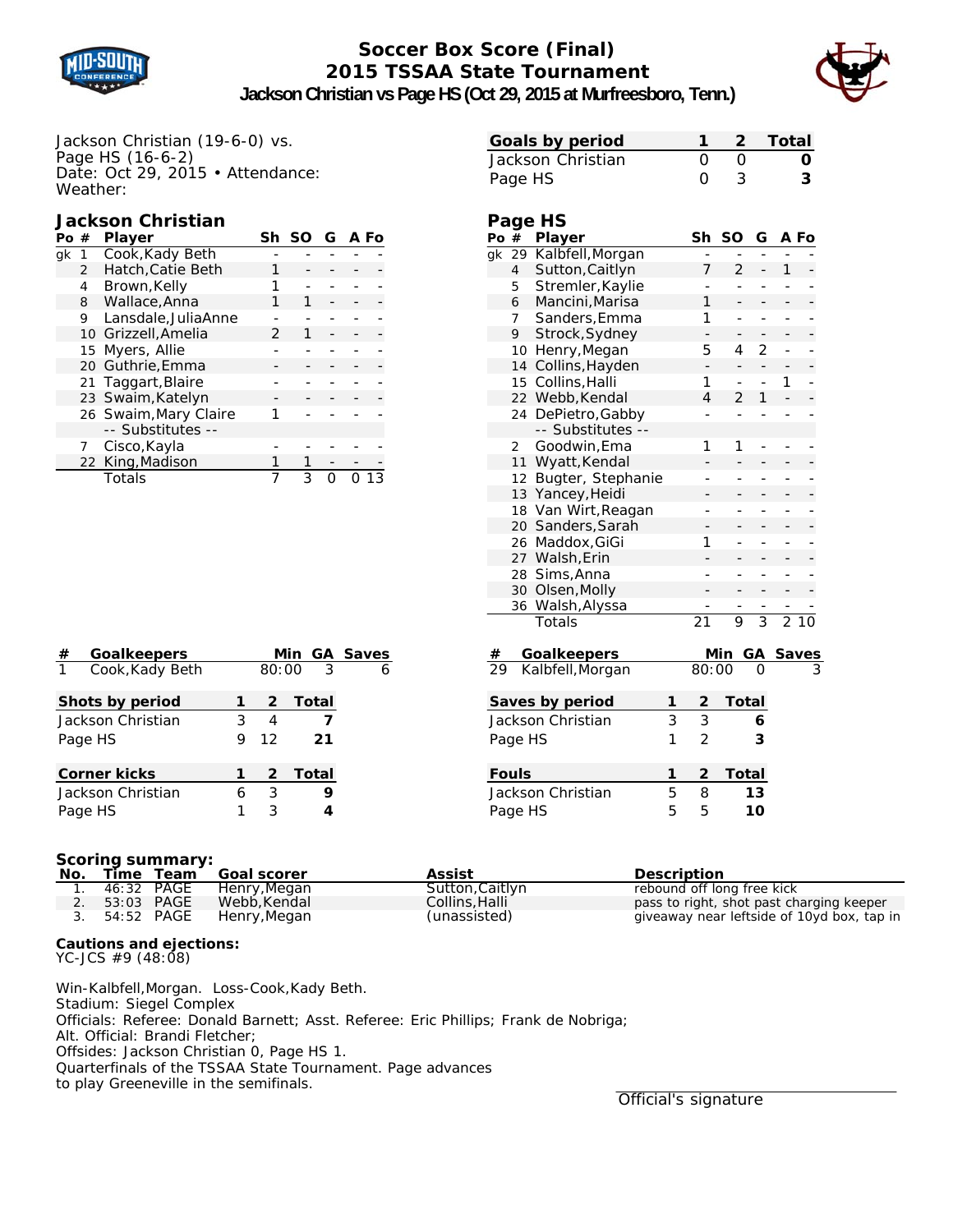



## **Jackson Christian Starters:**

- GK 1 Cook,Kady Beth
	- 2 Hatch,Catie Beth
		- 4 Brown,Kelly
		- 8 Wallace,Anna
		- 9 Lansdale,JuliaAnne
		- 10 Grizzell,Amelia
		- 15 Myers, Allie
		- 20 Guthrie,Emma
		- 21 Taggart,Blaire
		- 23 Swaim,Katelyn
		- 26 Swaim,Mary Claire

## **Page HS Starters:**

- GK 29 Kalbfell,Morgan
	- 4 Sutton,Caitlyn
	- 5 Stremler,Kaylie
	- 6 Mancini,Marisa
	- 7 Sanders,Emma
	- 9 Strock,Sydney
	- 10 Henry,Megan
	- 14 Collins,Hayden
	- 15 Collins,Halli
		- 22 Webb,Kendal 24 DePietro,Gabby
- 00:00 Cook,Kady Beth at goalie for Jackson Christian.
- 00:00 Kalbfell,Morgan at goalie for Page HS.
- 00:43 Shot by JCS King,Madison, SAVE Kalbfell,Morgan.
- 04:25 Corner kick by JCS Lansdale,JuliaAnne [04:25].
- 05:58 Shot by PAGE Sutton,Caitlyn WIDE RIGHT. Foul on Jackson Christian.
- 07:32 Shot by PAGE Sutton,Caitlyn, SAVE Cook,Kady Beth.
- 08:08 Corner kick by PAGE Sutton,Caitlyn [08:08].
- 08:45 Shot by PAGE Henry,Megan WIDE RIGHT.
- 08:51 Offside against Page HS. Foul on Jackson Christian.
- 10:15 Shot by PAGE Mancini,Marisa WIDE LEFT. Foul on Page HS.
- 13:49 Shot by PAGE Sutton,Caitlyn BLOCKED. Foul on Page HS.
- 14:21 Shot by JCS Grizzell,Amelia WIDE RIGHT.
- 14:28 PAGE substitution: Goodwin,Ema for Mancini,Marisa. Foul on Jackson Christian. Foul on Jackson Christian.
- 16:43 Shot by PAGE Webb,Kendal, SAVE Cook,Kady Beth.
- 21:00 Corner kick by JCS Lansdale,JuliaAnne [21:00].
- 21:25 Shot by JCS Hatch,Catie Beth BLOCKED.
- 23:18 Corner kick by JCS Lansdale,JuliaAnne [23:18].
- 23:50 JCS substitution: Cisco,Kayla for Grizzell,Amelia.
- 23:50 PAGE substitution: Van Wirt,Reagan for Sutton,Caitlyn.
- 24:50 Shot by PAGE Henry,Megan, SAVE Cook,Kady Beth. Foul on Page HS. Foul on Page HS.
- 27:56 JCS substitution: Grizzell,Amelia for Cisco,Kayla.
- 28:39 PAGE substitution: Mancini,Marisa for Henry,Megan.
- 30:20 PAGE substitution: Maddox,GiGi for Strock,Sydney.
- 30:55 Shot by PAGE Sanders,Emma BLOCKED.
- 30:48 Shot by PAGE Webb,Kendal BLOCKED.
- 32:28 Corner kick by JCS Lansdale,JuliaAnne [32:28]. Foul on Jackson Christian.
- 34:14 PAGE substitution: Sutton,Caitlyn for Goodwin,Ema. Foul on Page HS.
- 36:41 Corner kick by JCS Lansdale,JuliaAnne [36:41].
- 37:45 Corner kick by JCS Lansdale,JuliaAnne [37:45].
- 40:00 End of period [40:00].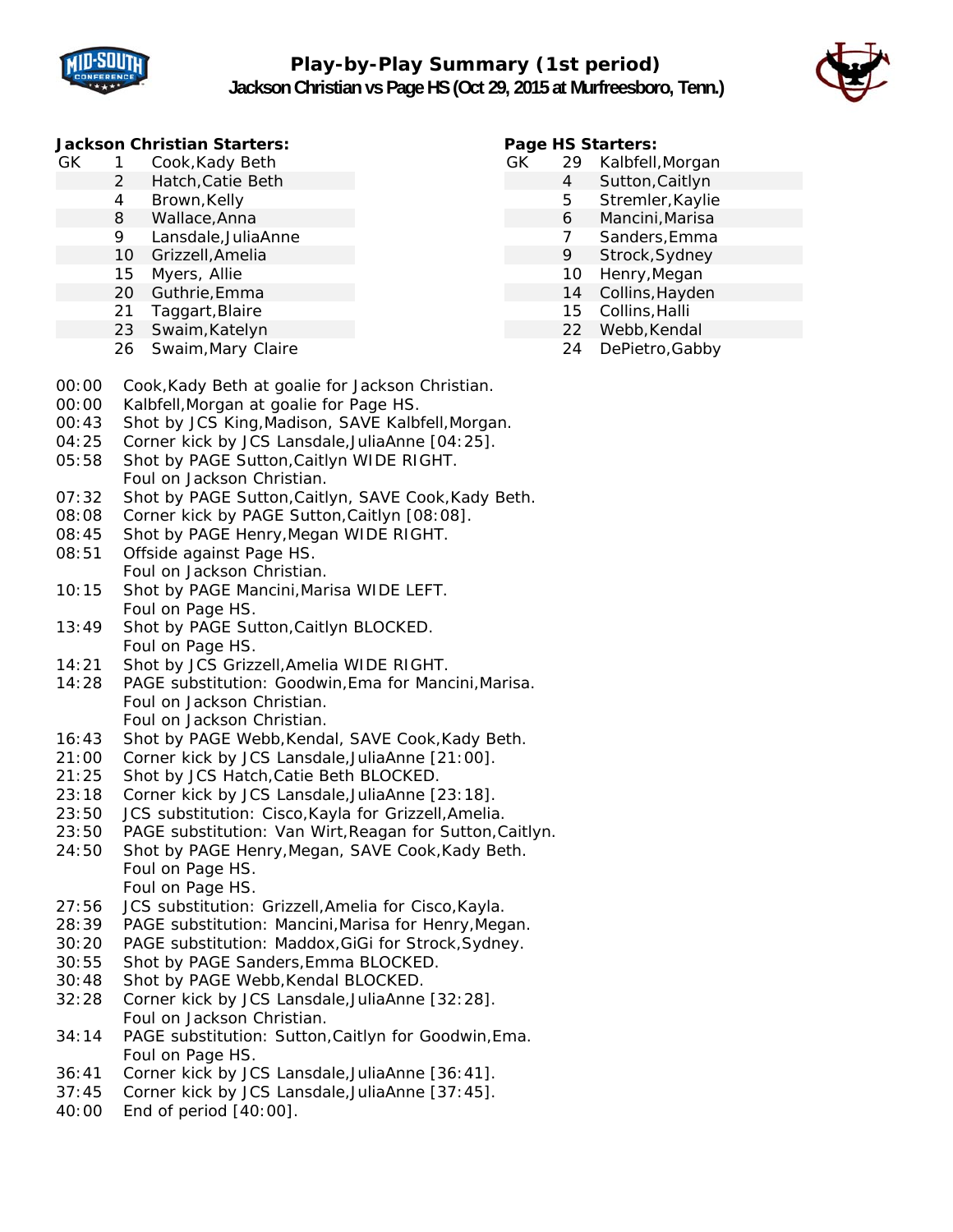



- 40:00 Start of 2nd period [40:00].
- 40:00 For PAGE: #4 Sutton, Caitlyn, #5 Stremler, Kaylie, #18 Van Wirt, Reagan, #7 Sanders,Emma, #9 Strock,Sydney, #10 Henry,Megan, #14 Collins,Hayden, #15 Collins,Halli, #22 Webb,Kendal, #24 DePietro,Gabby, #29 Kalbfell,Morgan.
- 40:00 For JCS: #1 Cook,Kady Beth, #2 Hatch,Catie Beth, #4 Brown,Kelly, #8 Wallace,Anna, #9 Lansdale,JuliaAnne, #10 Grizzell,Amelia, #15 Myers, Allie, #20 Guthrie,Emma, #21 Taggart,Blaire, #23 Swaim,Katelyn, #26 Swaim,Mary Claire. Foul on Page HS. Foul on Jackson Christian.
- 44:46 Corner kick by JCS Lansdale,JuliaAnne [44:46]. Foul on Jackson Christian. Foul on Jackson Christian.
- 46:28 Shot by PAGE Sutton,Caitlyn, SAVE Cook,Kady Beth.
- 46:32 GOAL by PAGE Henry,Megan (FIRST GOAL), Assist by Sutton,Caitlyn.

## **JACKSON CHRISTIAN 0, PAGE HS 1**

\*rebound off long free kick

Foul on Jackson Christian.

- 48:08 Yellow card on JCS Lansdale,JuliaAnne.
- 48:08 JCS substitution: Cisco,Kayla for Lansdale,JuliaAnne.
- 48:14 Shot by PAGE Sutton,Caitlyn BLOCKED.
- 48:44 Corner kick by PAGE Webb,Kendal [48:44]. Foul on Jackson Christian.
- 49:27 Shot by PAGE Sutton,Caitlyn BLOCKED.
- 49:40 JCS substitution: Lansdale,JuliaAnne for Cisco,Kayla.
- 51:08 Shot by PAGE Collins,Halli WIDE LEFT.
- 53:03 GOAL by PAGE Webb,Kendal, Assist by Collins,Halli.

#### **JACKSON CHRISTIAN 0, PAGE HS 2**

\*pass to right, shot past charging keeper

- 54:32 Shot by PAGE Henry,Megan, SAVE Cook,Kady Beth.
- 54:52 GOAL by PAGE Henry,Megan.

#### **JACKSON CHRISTIAN 0, PAGE HS 3**

\*giveaway near leftside of 10yd box, tap in

- 55:45 Shot by PAGE Webb,Kendal BLOCKED. Foul on Page HS.
- 56:41 Shot by JCS Wallace,Anna, SAVE Kalbfell,Morgan.
- 57:06 Corner kick by JCS Lansdale,JuliaAnne [57:06].
- 57:40 PAGE substitution: Mancini,Marisa for Webb,Kendal.
- 57:40 PAGE substitution: Goodwin,Ema for Sutton,Caitlyn.
- 58:54 Shot by JCS Swaim,Mary Claire WIDE RIGHT.
- 60:17 PAGE substitution: Maddox,GiGi for Strock,Sydney.
- 60:17 PAGE substitution: Walsh,Alyssa for DePietro,Gabby.
- 60:56 Corner kick by PAGE Sanders,Emma [60:56].
- 63:09 Corner kick by PAGE Sanders,Emma [63:09]. Foul on Page HS.
- 66:13 Shot by PAGE Goodwin,Ema, SAVE Cook,Kady Beth.
- 67:46 PAGE substitution: DePietro,Gabby for Collins,Hayden.
- 67:46 PAGE substitution: Webb,Kendal for Collins,Halli.
- 67:46 PAGE substitution: Strock,Sydney for Henry,Megan.
- 67:46 PAGE substitution: Sutton,Caitlyn for Sanders,Emma.